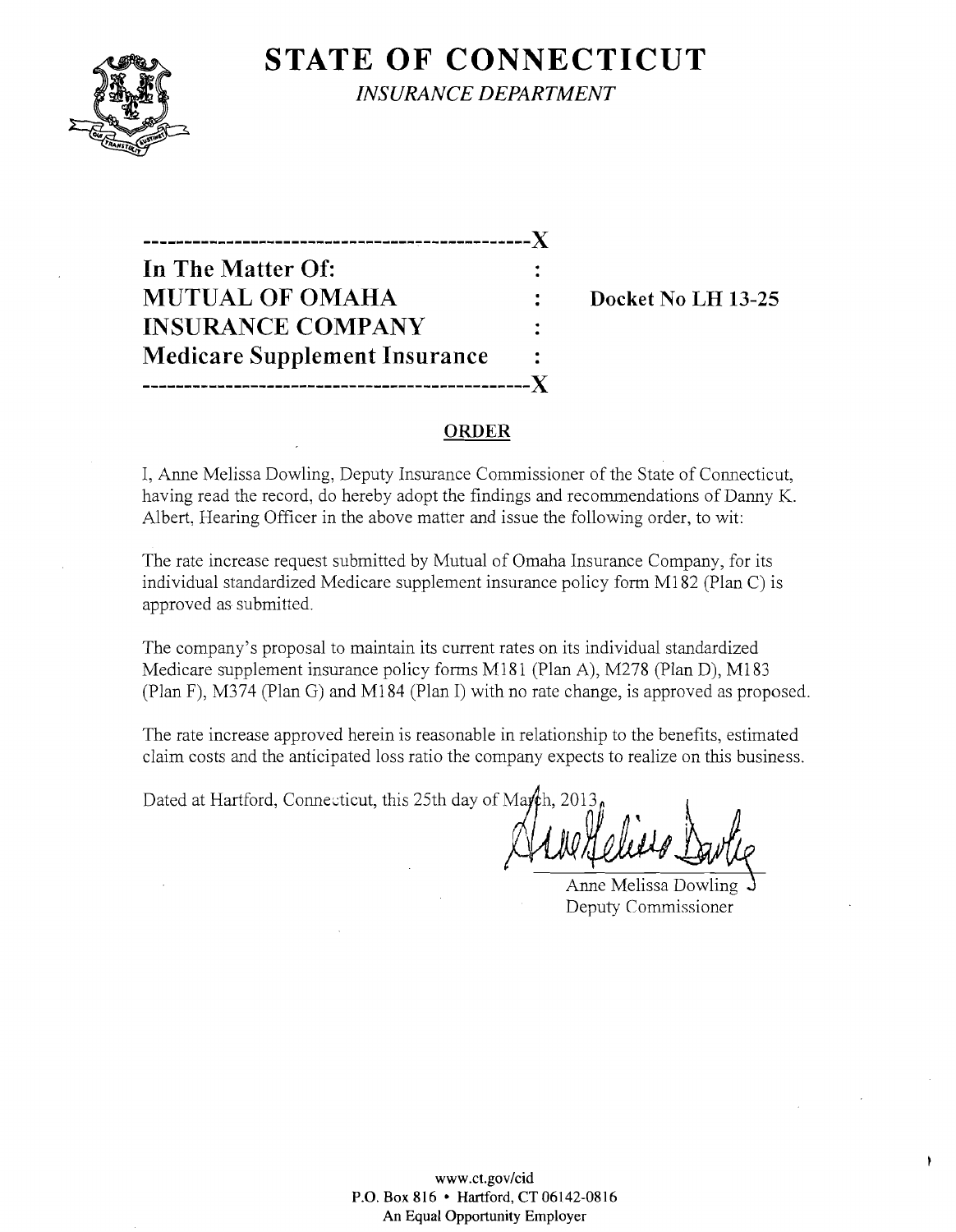# **STATE OF CONNECTICUT**



*INSURANCE DEPARTMENT* 

| In The Matter Of:                    |  |
|--------------------------------------|--|
| <b>MUTUAL OF OMAHA</b>               |  |
| <b>INSURANCE COMPANY</b>             |  |
| <b>Medicare Supplement Insurance</b> |  |
| ------------------------             |  |

 $\overline{A}$ 

*r***. Docket No. LH 13-25** 

#### **PROPOSED FINAL DECISION**

### 1. **INTRODUCTION**

The Insurance Commissioner of the State of Connecticut is empowered to review rates charged for individual and group Medicare supplement policies sold to any resident of this State who is eligible for Medicare. The source for this regulatory authority is contained in Chapter 700c and Section 38a-495a of the Connecticut General Statutes.

After due notice a hearing was held at the Insurance Department in Hartford on March 7, 2013 to consider whether or not the rate increase requested by Mutual of Omaha Insurance Company on its individual standardized supplement business should be approved.

No members from the general public attended the hearing.

No company representatives attended the hearing.

The hearing was conducted in accordance with the requirements of Section 38a-474, Connecticut General Statutes, the Uniform Administrative Procedures Act, Chapter 54 of the Connecticut General Statutes, and the Insurance Department Rules of Practice, Section 38a-8-1 et seq. of the Regulations of Connecticut State Agencies.

A Medicare supplement (or Medigap) policy is a private health insurance policy sold on an individual or group basis which provides benefits that are additional to the benefits provided by Medicare. For many years Medicare supplement policies have been highly regulated under both state and federal law to protect the interests of persons eligible for Medicare who depend on these policies to provide additional coverage for the costs of health care.

Effective December 1,2005, Connecticut amended its program of standardized Medicare supplement policies in accordance with Section 38a-495a of the Connecticut General Statutes, and Sections 38a-495a-1 through 38a-495a-21 of the Regulations of Connecticut Agencies. This program, which conforms to federal requirements, provides that all insurers offering Medicare supplement policies for sale in the state must offer the basic "core" package of benefits known as Plan A. Insurers may also offer anyone or more of eleven other plans (Plans B through N).

www.ct.gov/cid P.O. Box 816 • Hartford, CT06142-0816 An Equal Opportunity Employer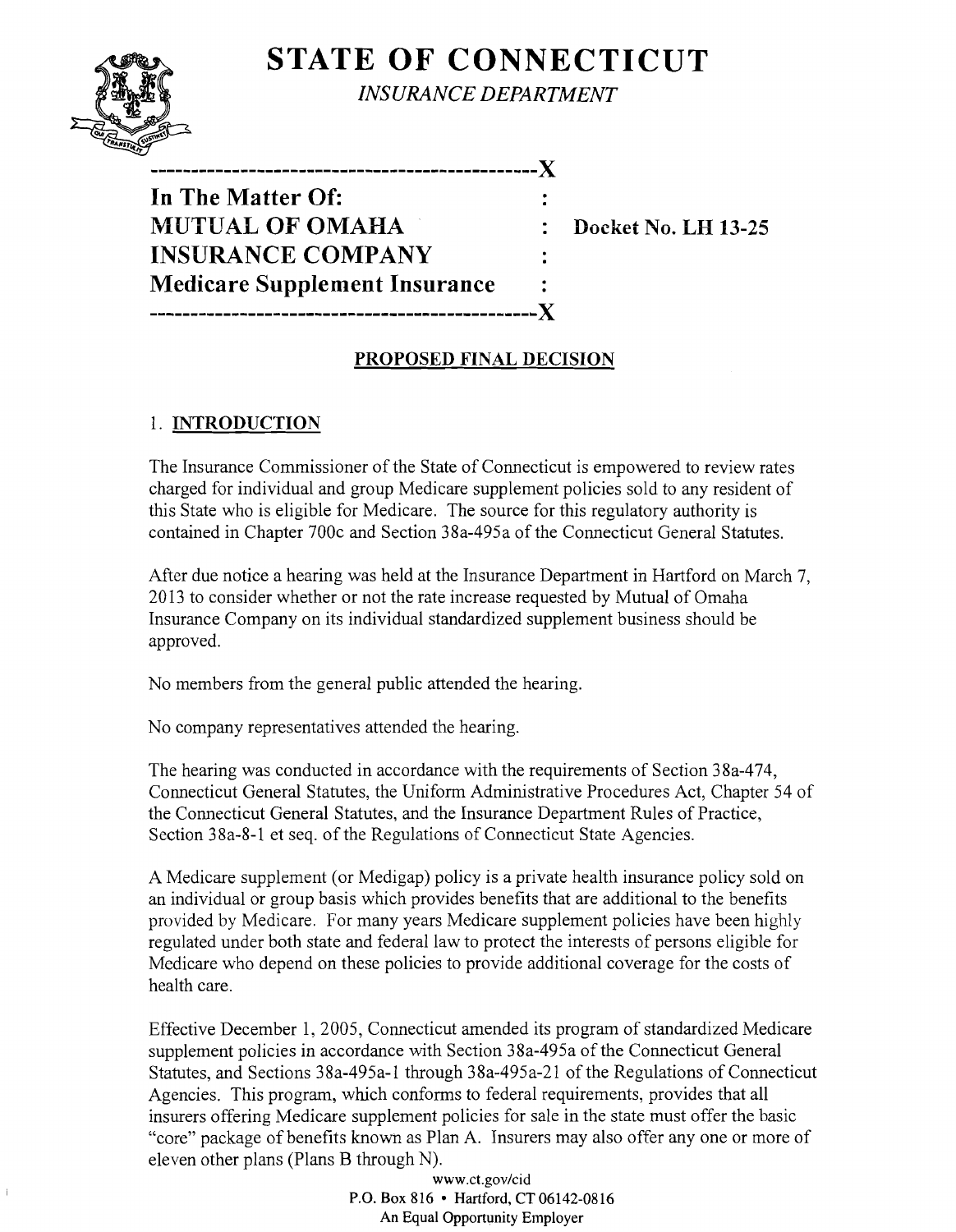Effective January 1,2006, in accordance with Section 38a-495c ofthe Connecticut General Statutes (as amended by Public Act 05-20) premiums for all Medicare supplement policies in the state must use community rating. Rates for Plans A through N must be computed without regard to age, gender, previous claims history or the medical condition of any person covered by a Medicare supplement policy or certificate.

The statute provides that coverage under Plan A through N may not be denied on the basis of age, gender, previous claims history or the medical condition of any covered person. Insurers may exclude benefits for losses incurred within six months from the effective date of coverage based on a pre-existing condition.

Effective October 1, 1998, carriers that offer Plan B or Plan C must make these plans as well as Plan A, available to all persons eligible for Medicare by reason of disability.

Insurers must also make the necessary arrangements to receive notice of all claims paid by Medicare for their insureds so that supplemental benefits can be computed and paid without requiring insureds to file claim forms for such benefits. This process of direct notice and automatic claims payment is commonly referred to as "piggybacking" or "crossover".

Sections 38a-495 and 38a-522 of the Connecticut General Statutes, and Section 38a-495a-l0 of the Regulations of Connecticut Agencies, state that individual and group Medicare supplement policies must have anticipated loss ratios of 65% and 75%, respectively. Under Sections 38a-495-7 and 38a-495a-l 0 of the Regulations of Connecticut Agencies, filings for rate increases must demonstrate that actual and expected losses in relation to premiums meet these standards, and anticipated loss ratios for the entire future period for which the requested premiums are calculated to provide coverage must be expected to equal or exceed the appropriate loss ratio standard.

Section 38a-473 of the Connecticut General Statutes provides that no insurer may incorporate in its rates for Medicare supplement policies factors for expenses that exceed 150% of the average expense ratio for that insurer's entire written premium for all lines of health insurance for the previous calendar year.

### II. **FINDING OF FACT**

After reviewing the exhibits entered into the record of this proceeding, and utilizing the experience, technical competence and specialized knowledge of the Insurance Department, the undersigned makes the following findings of fact:

- 1. Mutual of Omaha has requested the approval of a 6% rate increase for Plan C and to maintain current rates for Plans A, D, F, G and I.
- 2. The following are estimated  $9/30/2012$  in-force counts in Connecticut and on a nationwide basis:

| Plan         | Connecticut | Nationwide |
|--------------|-------------|------------|
| $\mathbf{A}$ |             | 1,307      |
| C            | 16          | 4,828      |
| Ð            | 88          | 6,699      |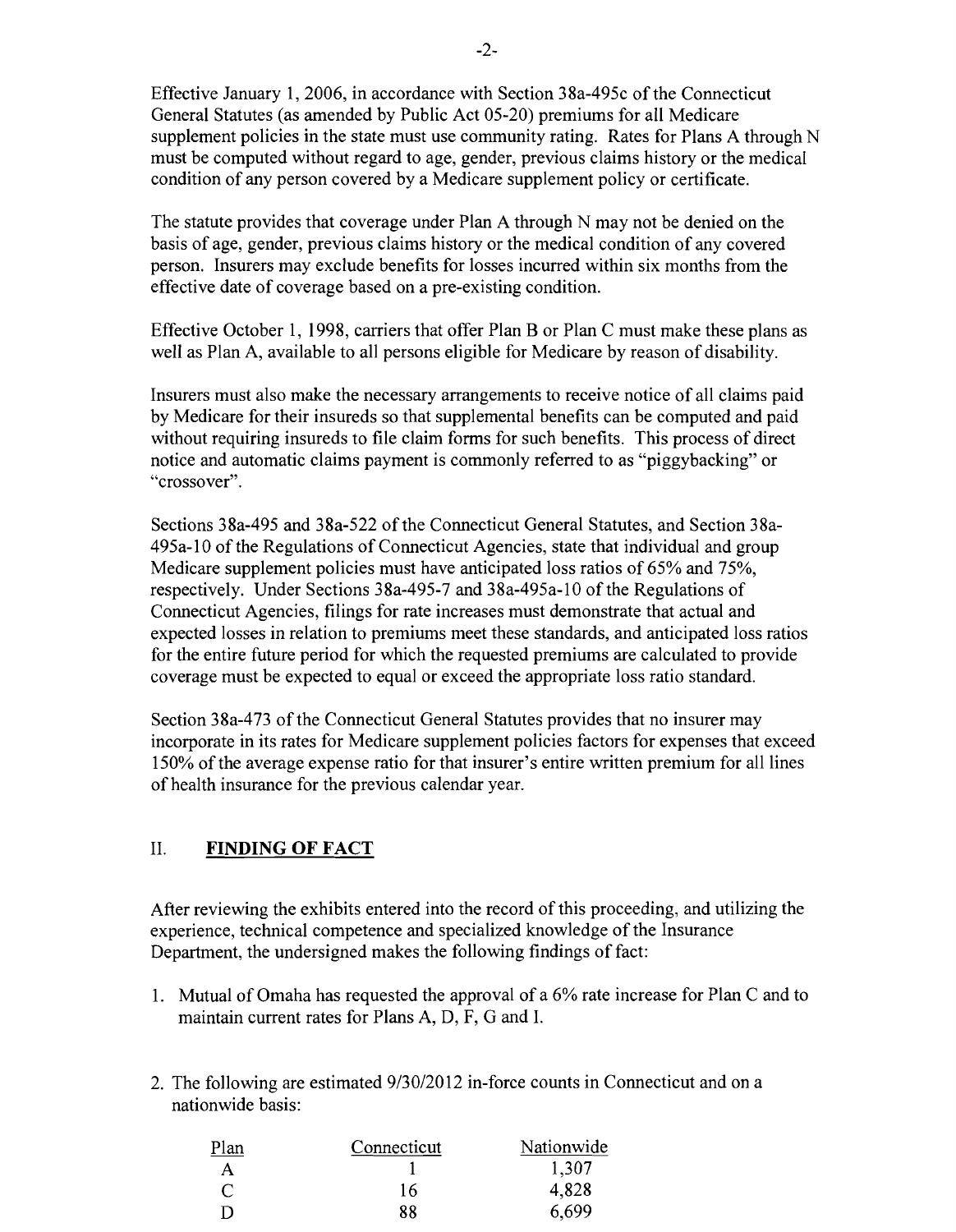| F     | 247 | 66,622 |
|-------|-----|--------|
| G     | 139 | 10,881 |
|       |     | 112    |
| Total | 498 | 90,449 |

3. The following are the last rate increases approved for these policies with corresponding effective dates:

| Plan          | Increase | <b>Effective Date</b> |
|---------------|----------|-----------------------|
| A             | 10.0%    | 5/1/2012              |
| $\mathcal{C}$ | 10.0%    | 5/1/2012              |
| D             | 10.0%    | 5/1/2012              |
| F             | 15.0%    | 5/1/2009              |
| G             | 10.0%    | 5/1/2011              |
|               | 10.0%    | 5/1/2007              |

- 4. The subject policies were agent solicited. This is a closed block of business.
- 5. Mutual of Omaha used the six-month pre-existing condition exclusion clause for all Plans.
- 6. Mutual of Omaha certified that their expense factors are in compliance with section 38a-473, C.G.S.
- 7. Mutual of Omaha has conformed to subsection (e) of section 38a-495c, C.G.S. regarding the automatic processing of Part A and B claims.
- 8. The proposed rates are designed to satisfy the Connecticut regulatory loss ratio of 65%.
- 9. Below are the estimated loss ratios in Connecticut for 2011, 2012 and from inceptionto-date:

| Plan         | 2011   | 2012  | Inception-to-date |
|--------------|--------|-------|-------------------|
| $\mathbf{A}$ | 136.7% | 8.6%  | 138.4%            |
| C            | 76.1%  | 77.4% | 76.9%             |
| D            | 68.4%  | 63.9% | 75.0%             |
| F            | 57.2%  | 62.8% | 67.4%             |
| G            | 68.5%  | 67.3% | 95.5%             |
|              | 53.4%  | 65.1% | 62.9%             |
| Total        | 63.9%  | 64.8% | 75.1%             |

11. Below are the estimated loss ratios on a nationwide basis for 2011,2012 and from inception-to-date:

| Plan | 2011  | 2012  | Inception-to-date |
|------|-------|-------|-------------------|
| A    | 65.1% | 66.3% | 65.1%             |
| C    | 67.2% | 70.1% | 71.3%             |
| D    | 70.2% | 71.1% | 68.8%             |
| F    | 64.3% | 64.5% | 67.9%             |